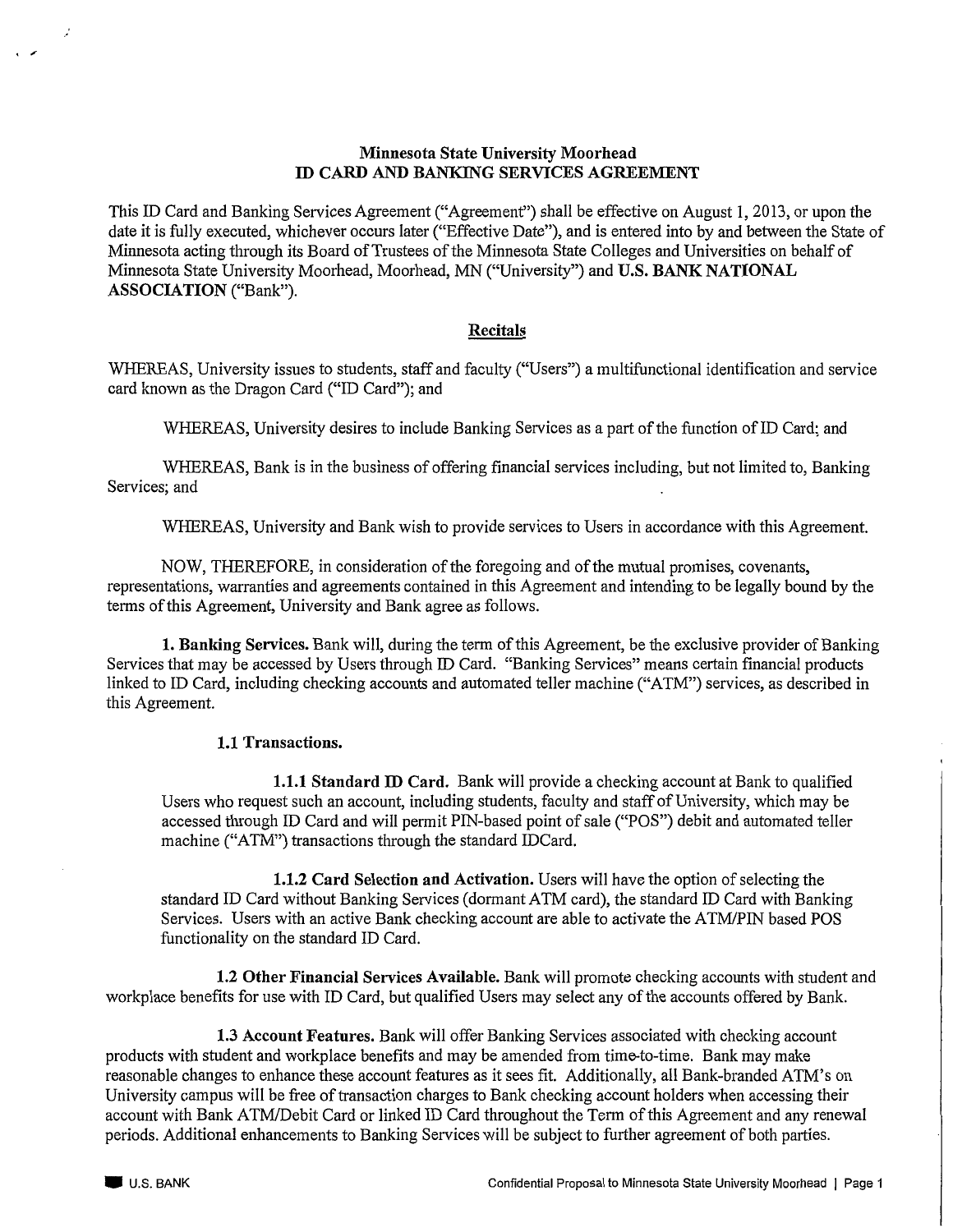1.4 Eligibility. Eligibility for ID Cards will be at the sole discretion of University, but a User's eligibility for Banking Services shall be at the sole discretion of Bank.

2. Automated Teller Machines. University and Bank anticipate continuing to place one (1) ATM on University's campus. The number, operation, and placement of ATMs is governed by and subject to a separate ATM Placement Agreement between Bank and University. This Agreement is contingent on execution of a mutually agreeable ATM Contract. In the event an ATM Contract is not executed within 30 days of this Agreement, or in the event ATM Contract is terminated, Bank has the right to terminate this Agreement upon ten days' advance written notice to University.

3. Technical Specifications. University and Bank agree to the following terms related to the technical specifications and functionality required of ID Cards.

3.1 ID Card Issuance and Maintenance. University will be responsible for ID Card issuance and maintenance. University may contract all or a portion of the process of manufacturing, encoding, issuance and maintenance to third parties, but shall do so subject to the Technical Specifications for Banking Services contained in EXHIBIT A ("Technical Specifications") of this Agreement.

3.2 Other Functionality. It is understood that ID Card will include the ability to perform other electronic functions in addition to Banking Services. University shall be responsible for ensuring that any such functions will not interfere with Banking Services functions and the specifications defined in this Agreement, which shall be verified by Bank through testing of ID Card to ensure ID Card functions properly.

4. Lost, Stolen, and Canceled Cards. University shall use reasonable efforts to advise Users who report a lost or stolen ID Card to ID Card office to also notify Bank directly, but is in no way responsible for a User's failure to notify Bank. Notice to Bank should be made by the User calling 1-800-USBANKS, or by such other notification procedure as may be set forth by Bank from time to time. Bank is not involved in any stored value function which may be attached to ID Cards, and Bank is not responsible to University or any User for any losses associated with the stored-value function of ID Card, unless due to the act or negligence of Bank, its employees or agents.

## 5. Marketing.

5.1 Solicitation. Bank may solicit new Bank accounts. Bank may prepare text reviewed by and acceptable to University for miscellaneous marketing materials relating to Banking Services for distribution to Users. University must acknowledge approval of the form and content of such solicitations and marketing materials in writing. Bank may continue to work with University to develop marketing materials and Financial Wellness Seminars to expand User awareness and understanding of Banking Services. No marketing materials related to this Agreement may be distributed without University's prior review and written approval.

5.2 Events. University will solely determine at which student events the Bank will be present to advance the opening of new Bank accounts. The Bank's presence will be at no additional cost to Bank. The University will confer with the Bank to attempt to develop a mutually beneficial arrangement. Except for Affinity Plus Credit Union, which will have the right to be present at student events at the University, and except for the "right of first refusal" below, the Bank will have exclusive access to student events for this purpose. Student events may include the following:

- New Student Orientation/Dragon Days/Move-in Days
- International Student Orientation  $\bullet$
- On-going Tabling Events including Start of Semester, Book Buy-Back and Banker in the House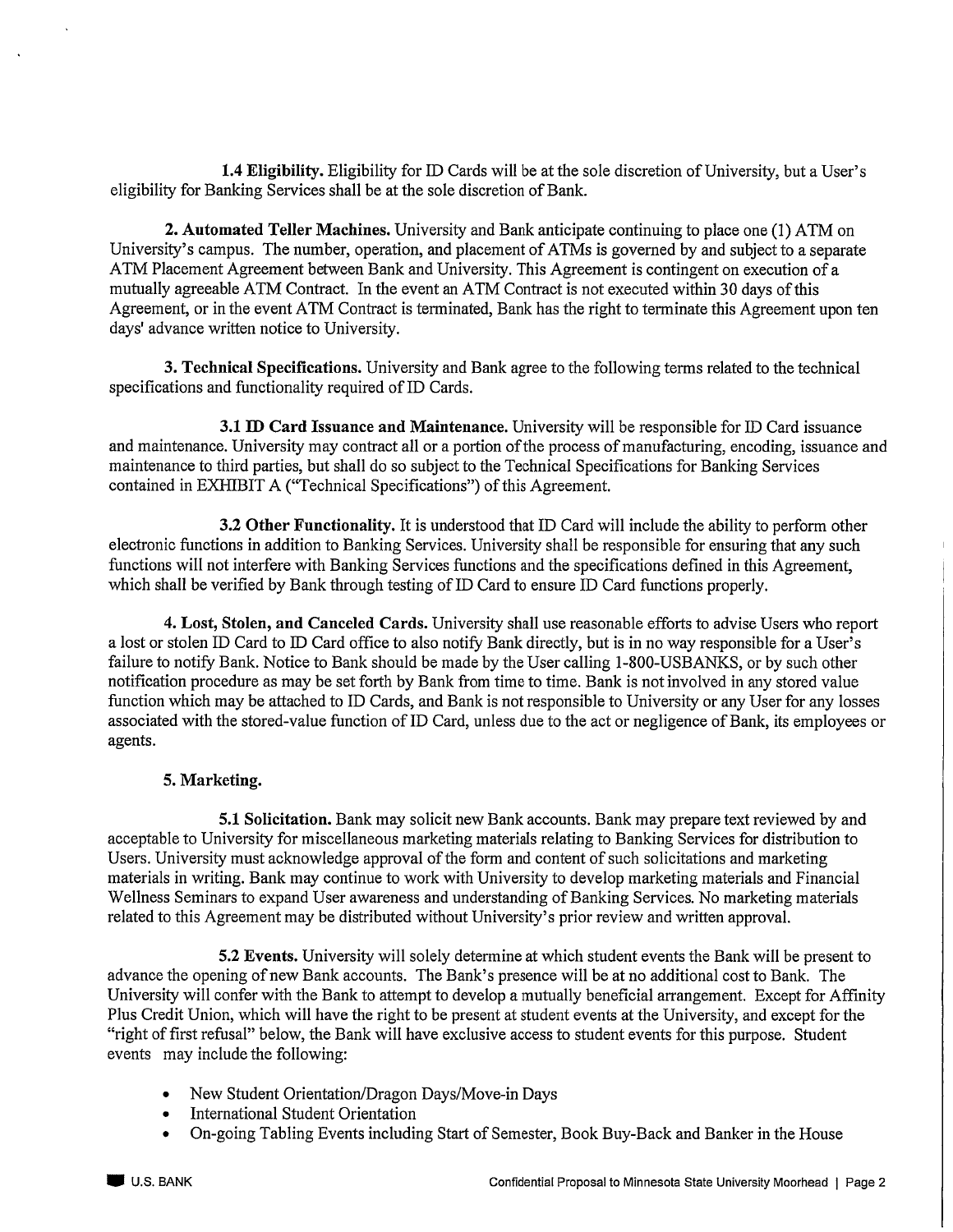- Study Abroad Seminars
- Carding Events
- Financial Wellness Seminars
- New Employee Orientations

Participation in such events will include, but not be limited to, the following:

- Distribution of Letters and Account Applications prior to the event
- Tables in high traffic areas
- Presentations to Students and/or Parents

When the University wishes to have a representative of the Bank present at a student event, it will notify the Bank and the Bank will be given the "right of first refusal." If the Bank declines to be present or does not offer the specific service or information the University needs to present to students for their benefit, then the University has the right to work with another institution and arrange for its representatives to be present at the student event.

**5.3 Signage.** Subject to University's prior written approval, Bank may display informational and directional signage on campus identifying ATM locations, which signage shall be of commercially reasonable size and style. Bank may also display any signs or notices required by law to be displayed by Bank. Bank shall not cause to be fixed to any University property signage of any kind without the prior written approval of University.

Bank shall, at its sole cost and expense, be allowed to maintain exterior and interior temporary and "banner" signage and advertising on the Campus, subject to prior approval of the University as to its form and content, and shall be allowed to place directional stickers or floor coverings on the floors of the buildings housing ATMs and/or other Bank-placed products. University, without cost or expense to University, will reasonably cooperate with Bank in obtaining all necessary approvals from third parties with respect to such signs. All actions necessary to obtain the required approvals shall be at Bank's sole expense and Bank shall expend the necessary time to obtain such approvals. Nothing contained herein shall be construed as a requirement that University surrender or compromise any of its existing exterior signs in order to accommodate or gain approval for Bank's exterior signs.

**5.4 Prior Approval.** University shall not distribute any materials using Bank's name or relating to Banking Services without receiving prior approval from Bank.

## **6. Royalty Schedule.**

**6.1 Royalty Schedule.** Bank shall pay to University amounts as described in EXHIBIT B ("Royalty Schedule"), which is attached to this Agreement and incorporated by reference herein.

**6.2 Release of Information.** Bank shall not be required to provide any financial records or information relating to individual Bank customers to University, nor shall University be required to provide any student information records to Bank, for purposes of calculating royalty payments.

**7. Term and Termination.** This Agreement will remain in effect for a term of three (3) years, beginning on the Effective Date ("Term"). The University will have the right to renew this Agreement for up to two (2) additional one (1) year terms. The University will notify the Bank in writing that the University wishes to renew this Agreement at least thirty (30) days before the expiration of the existing term, and the parties shall execute an addendum to this Agreement extending the term.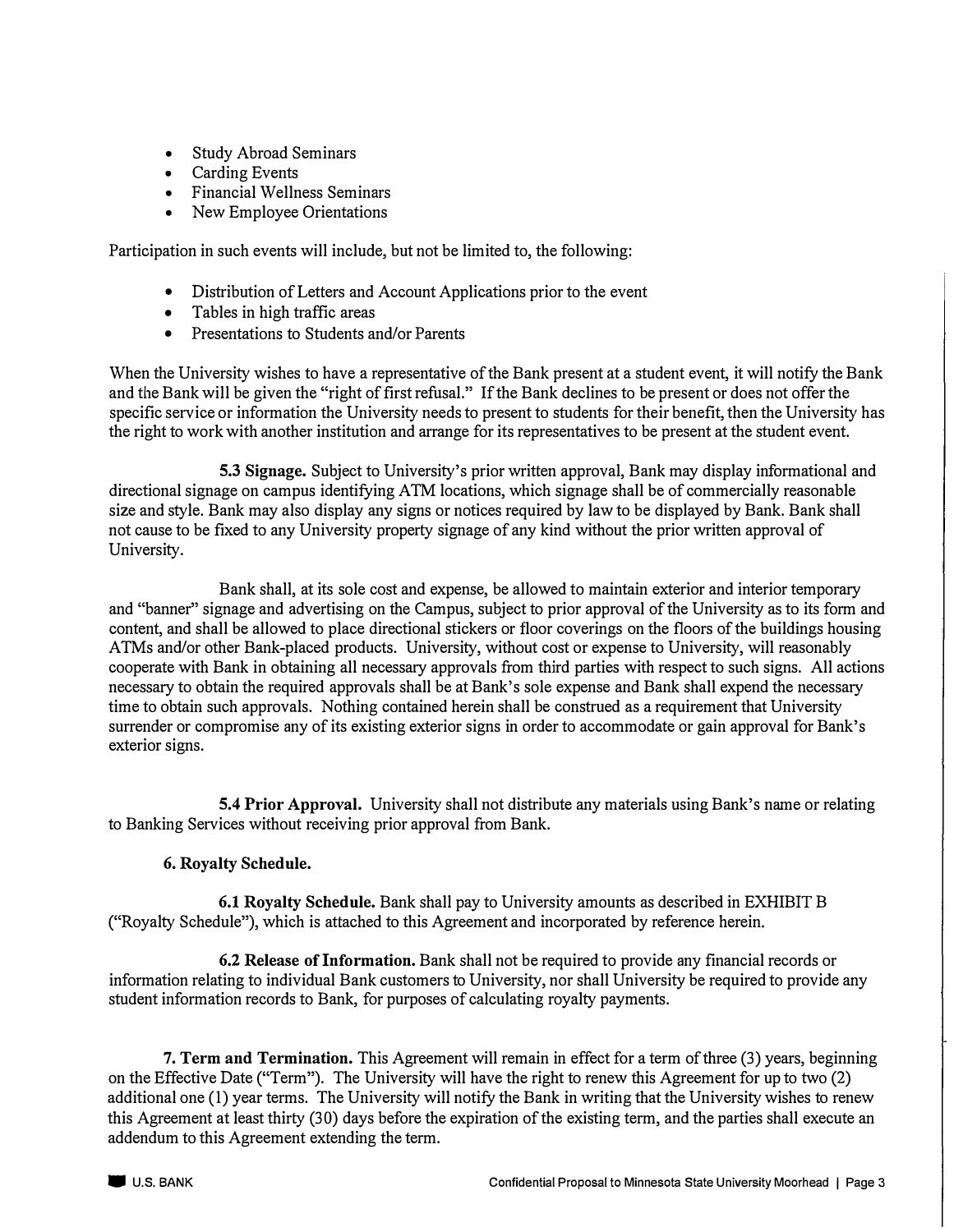7.1 Breach. In the event of a breach of this Agreement by either party at any time during the term of this Agreement, the non-breaching party shall provide written notice of such breach. In the event the breach is not cured or a suitable plan for curing the breach is not proffered within thirty (30) days from the date of such notice, the non-breaching party may thereafter terminate this Agreement upon an additional ten (10) days written notice to the breaching party, subject to Section 7.2 regarding immediate termination for cause.

7.2 Immediate Termination for Cause. Either party may terminate this Agreement immediately upon written notice to the other in the event of: (1) the liquidation or dissolution of the other party; (2) the making of an assignment of a substantial portion of its assets for the benefit of its creditors; (3) the filing of a voluntary or involuntary petition under any federal or state bankruptcy statute by the other party; or (4) the inability of the other party to pay its debts as they become due.

7.3 Termination Without Cause. Upon ninety (90) days written notice to the other party, either party to this Agreement may terminate this Agreement without penalty.

7.4 Termination or Expiration; Effect on Users. University and Bank agree that each User who has an account with Bank attached to ID Card shall be a customer of Bank and, upon any termination of this Agreement pursuant to subsection (7.1) or (7.2) above, or upon Users leaving University, or expiration of this Agreement, each User shall remain a customer of Bank unless such User chooses to terminate his or her account with Bank. Bank may solicit such Users in order to sell them the full range of banking products during the term of this Agreement or after its termination. University reserves the right to solicit such Users after the termination of this Agreement, in order to sell them any banking products offered through University by any party. Upon any termination of this Agreement pursuant to subsection (7.1) or (7.2) above, or upon expiration of this Agreement, the parties shall cooperate with each other in order to de-link the User accounts from ID Card. Bank acknowledges that ID Cards and the ISO numbers used for ID Card accounts are and shall remain the property of University at all times.

7.5 Survival. The rights and responsibilities of each party as embodied in Section 5 ("Marketing") regarding the use of marks and other intellectual property, Section 6 ("Royalty Schedule") relating to outstanding amounts due, Section 9 ("Indemnification; Losses") regarding indemnification, Section 10 regarding Advertisements and Publicity and Licenses; and Section 13.8 ("Confidential Information") regarding the use and preservation of confidential information will survive the termination of this Agreement.

8.0 Representations and Warranties. Each party represents and warrants as follows:

**8.1 No Conflict.** Neither the execution nor the delivery of this Agreement, nor performing the activities contemplated by this Agreement, violates or conflicts with any applicable law, regulation, or rule, or contract to which the party is subject.

8.2 Authority. Each party has the authority to enter into this Agreement and has received all necessary approvals.

8.3 No Other Agreements. The parties agree and acknowledge that this Agreement pertains only to the Bank providing Banking Services to Users as defined above. University warrants and represents that it does not currently have, nor will have during the course of this Agreement, any relationships with other financial services companies other than Bank that would compromise the exclusivity provisions of this Agreement or the purposes for which this Agreement was entered by Bank. The parties acknowledge and agree that providing banking services for the University itself is excluded from, and is outside the scope of, this Agreement.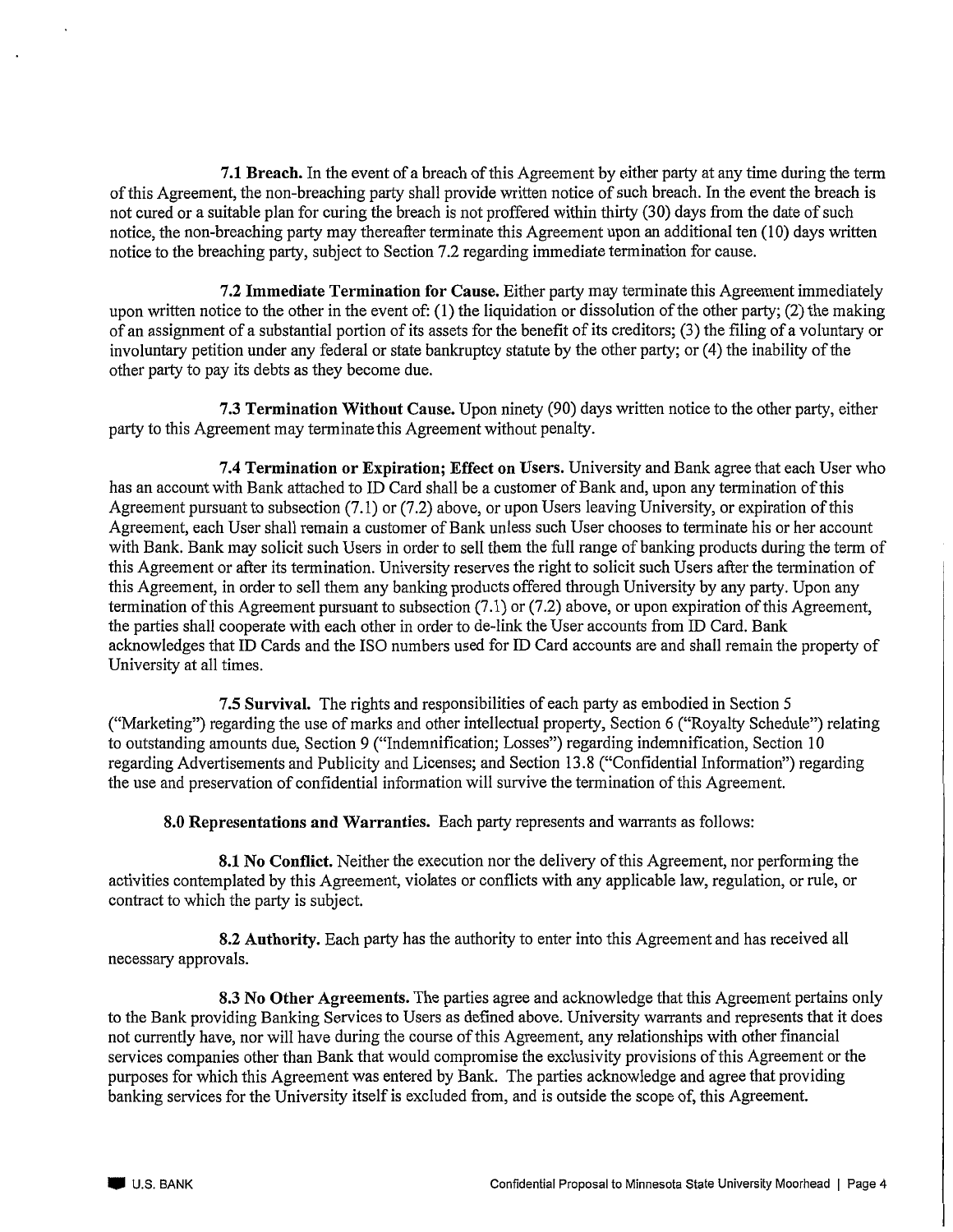**9. Indemnification; Losses.** Notwithstanding any other provision in this Agreement:

**9.1 Bank Indemnification of University.** Bank will indemnify, hold harmless, and defend (if authorized by the Minnesota Attorney General) , the University from and against any liabilities, losses, damages, costs, and expenses, including reasonable attorneys' fees, which University may suffer or incur by reason of Bank's negligence or the willful misconduct of employees, agents or officers of Bank arising out of the performance or nonperformance of services under this Agreement. In the event University seeks indemnification from Bank, University will provide notice to Bank of the events leading to the claim as soon as known to University.

**9.2 Liability of University.** University shall be responsible for its own acts and the results thereof to the extent authorized by law. The University's liability is governed by the Minnesota Tort Claims Act, Minn. Stat. § 3.736 and other applicable law.

**10. Advertisements and Publicity; Licenses.** The University or the Bank may, at its sole cost and expense, advertise the existence and location of ID Card and ATMs established pursuant to this Agreement. Any advertisements or publicity regarding the subject matter of this Agreement must identify the University as the sponsoring agency and must not be released without the prior written approval of both form and content by the University's authorized representative listed in section 11 below. The Bank must not claim that the University endorses its products or services. Subject to the foregoing, the University and Bank grant to each other a nonexclusive, royalty-free license to use the others' registered and common law trademarks solely in advertisements promoting A TMs and ID Card pursuant to this Agreement. Nothing herein shall give to University and Bank any right, title or interest in the others' trademarks ( except the right to use in accordance with this Agreement). The trademarks are the sole property of the owner and any and all uses of the trademarks shall inure to the benefit of the owner. These trademark licenses expire with this Agreement. Any joint advertising undertaken by the parties shall be subject to mutual agreement in writing...

**11. Notices.** All notices and statements by either party in connection with this Agreement shall be binding upon the recipient if sent to the following addresses. All notices under this Agreement must be made by hand delivery or certified or registered mail, first class, postage prepaid, return receipt requested.

| University: | Minnesota State University Moorhead<br>Jean Hollaar<br>Associate VP, Finance & Administration<br>203G Owens Hall<br>$(218)$ 477.2336 |
|-------------|--------------------------------------------------------------------------------------------------------------------------------------|
| Bank:       | U.S. Bank<br><b>Campus Banking</b><br>Attn.: Whitney Bright - Vice President<br>100 Ungerboeck Park<br>O'Fallon, MO 63368            |

#### **12. Miscellaneous.**

**12.1 Choice of Law.** This Agreement and its interpretation shall be governed by the laws of the State of Minnesota. Venue for all legal proceedings arising out of this Agreement, or breach thereof, shall be in the state or federal court with competent jurisdiction in Ramsey County, Minnesota ..

**12.2 No Waiver.** The delay or failure of either party to exercise any of its rights under this Agreement shall not be deemed to be a waiver of such rights.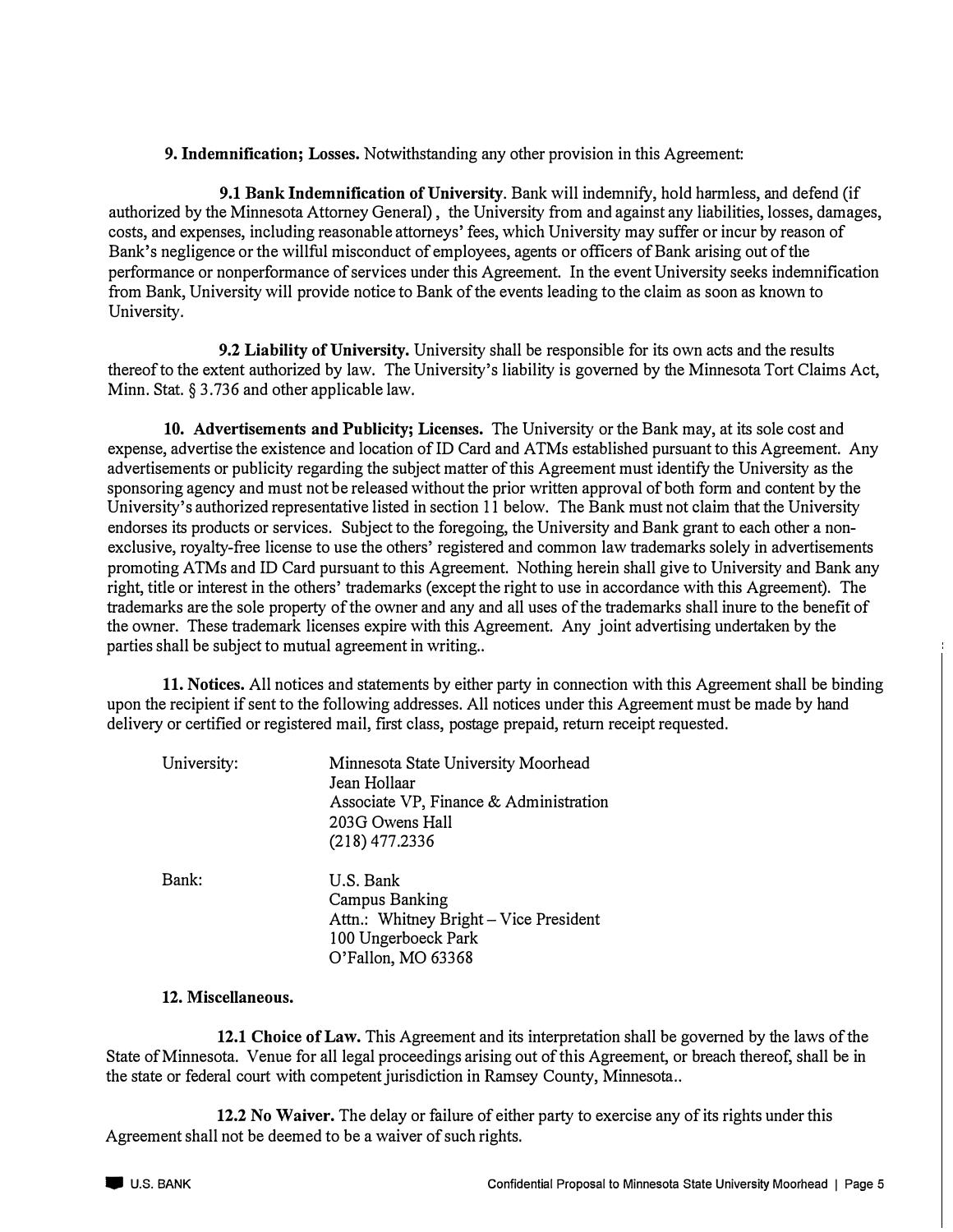12.3 Severability. If any term of this Agreement is found by a court to be illegal or not enforceable, all other terms will still be in effect.

12.4 Entire Agreement; Amendment. This Agreement, any exhibits, addenda, or attachments hereto, the RFP dated April 29, 2013, and the RFP response dated May 31, 2013, constitute the entire agreement between the parties, notwithstanding any prior oral understandings or contrary provisions contained in any previous written documents between the parties. Paragraph headings are for information purposes and do not constitute a part of the Agreement. In the event of any dispute between the parties related to this Agreement, the order of precedence among the documents shall be as follows:

- 1. This Agreement and any exhibits, addenda or attachments hereto.
- 2. The RFP
- 3. The Bank's RFP response.

Any modification or amendment of this Agreement must be in writing and executed by authorized personnel of both parties.

12.5 Assignment. Neither party shall assign this Agreement or any interest therein to any other person or business without the prior written consent of the other party; provided, that Bank shall have the right, without University's consent, to transfer or assign this Agreement to any parent, subsidiary or affiliate of Bank or to any entity succeeding to substantially manage all of the assets of Bank as a result of a consolidation or merger.

12.6 Power and Authority. The undersigned persons executing this Agreement represent and certify that they have been fully empowered by their respective organizations to execute and deliver this Agreement and that all necessary corporate action for the making of this Agreement has been taken and done.

12.7 Force Majeure. Neither party shall be liable to the other for its failure to perform any of its obligations under this Agreement, except for payment obligations, during any period in which such performance is delayed or rendered impractical or impossible due to circumstances beyond its reasonable control, including without limitation power failures, earthquakes, government regulation, fire, flood, labor difficulties, civil disorder, terrorism and acts of God, provided that the party experiencing the delay promptly notifies the other party of the delay.

12.8 Confidential Information. This Agreement does not contemplate sharing confidential customer (User) information by Bank. However, Bank and University each acknowledge that each party, or its agents and subcontractors, may come into possession of some information, not otherwise known or available to the general public, relating to the other party, that the other party considers confidential, while performing under this Agreement. Each party agrees, except as may be required by applicable law or regulation, (including, as to the University, the Minnesota Government Data Practices Act, Minnesota Statutes Chapter 13), or by legal process, to keep such information confidential if it meets the definition of "trade secret information" in Minn. Stat. § 13.37, subd. 1(b), and not disclose the same to third parties (other than affiliate or subsidiary companies, legal counsel, accountants or other outside professionals representing each party or its respective affiliates or subsidiaries, on a need-to-know basis), to maintain adequate controls over such information and third parties who have access to such information to protect it from disclosure, and to further comply with all applicable federal and Minnesota information security and confidentiality laws, including but not limited to the Family Educational Privacy Act (FERPA) of 1974 and Minnesota Statutes Chapters 13 and 270B. The parties acknowledge that under the Minnesota Government Data Practices Act, this Agreement is "public data."

12.9 Workers Compensation. The Bank certifies that it is in compliance with Minn. Stat.  $\S$ 176.181, subd. 2, pertaining to workers' compensation insurance coverage. The Bank's employees and agents will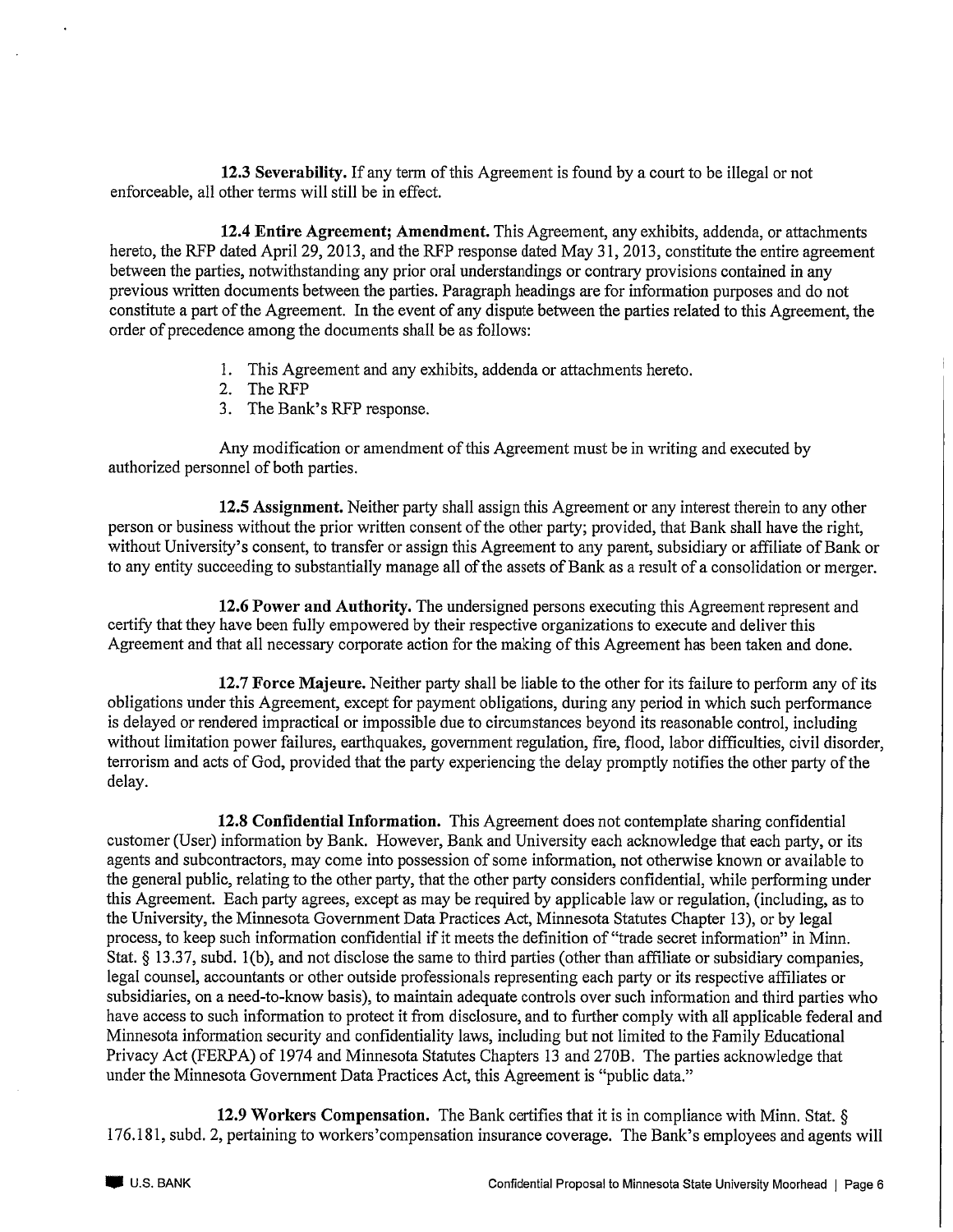not be considered employees of the University or of the Minnesota State Colleges and Universities (MnSCU)s. Any claims that may arise under the Minnesota Workers' Compensation Act on behalf of these employees or agents and any claims by any third party as a consequence of any act or omission on the part of these employees or agents are in no way the University's or MnSCU's obligation or responsibility.

**12.10 Data Disclosure.** The Bank is required by Minn. Stat.§ 270C.65 to provide either a social security number, a federal taxpayer identification number or a Minnesota tax identification number. This information may be used in the enforcement of federal and state tax laws. Supplying these numbers could result in action to require the Bank to file state tax returns and pay delinquent state tax liabilities. This Agreement will not be approved unless these numbers are provided. These numbers will be available to federal and state tax authorities and state personnel involved in approving the contract and the payment of state obligations.

**12.11 State Audit.** The books, records, documents and accounting procedures and practices of the Bank relevant to this Agreement shall be subject to examination by the University and the Minnesota Legislative Auditor for a minimum of six (6) years from the end of this Agreement.

**13: PCI DSS Compliance.** Bank agrees to establish security procedures to protect cardholder data and comply with the Payment Card Industry Data Security Standard. Additional details on PCI DSS are available to Bank.

Bank agrees to comply with all applicable laws that require notification of individuals in the event of unauthorized release of cardholder data. In the event of a breach of any of Bank's security obligations or other event requiring notification under applicable law, Bank agrees to assume responsibility for informing all such individuals in accordance with applicable law and to indemnify, hold harmless and (subject to the approval of the Minnesota Attorney General) defend the Minnesota State Colleges and Universities and the University, and its trustees, officers, and employees from and against any claims, damages, or other harm related to such a breach.

IN WITNESS HEREOF, the parties have executed this Agreement, as of the date first above written, by and through their duly authorized officers.

Minnesota State University Moorhead

U.S. BANK NATIONAL ASSOCIATION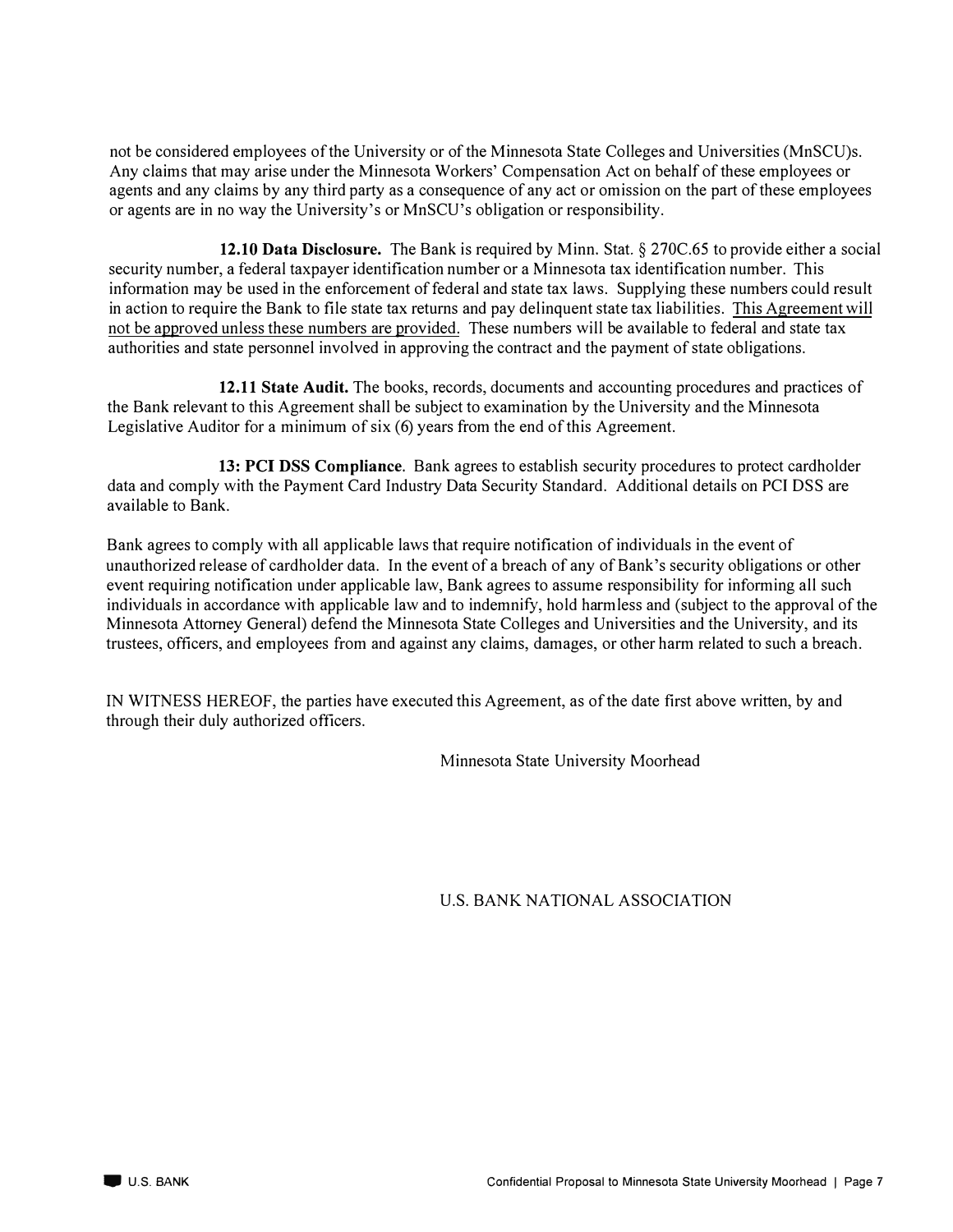### Exhibit A

## **Technical Specifications for Standard ID Card** (ATM/PIN-based Point of Sale Functionality)

- 1. University will assign 16-digit card number as follows:
	- (a) First six numbers University owned IIN: 627606
	- (b) University will assign next 10 numbers, with the last digit being the MOD-10 check digit.
- 2. The 16-digit card number must appear on the front of ID Card.
- 3. No two card numbers shall be the same.
- 4. In the event of a lost or stolen ID Card, University will issue a new card with a new number.
- 5. Bank will provide University with the required layout and specifications for track 2. University or its contractor will encode this track on all ID Cards in compliance with the specifications provided to University in the "Track 2 Layout" document.
- 6. University shall timely report known cases of fraud, lost or stolen cards in a form and manner acceptable to Bank.
- 7. The card must display the following text which may be printed on the back of the card:

U.S. Bank Customers: For 24-hour customer service or to report a lost or stolen ID card, call 1-800-US BANKS (872-2657).

8. The card must display the U.S. Bank branding logo. This may be printed on the back of the card.